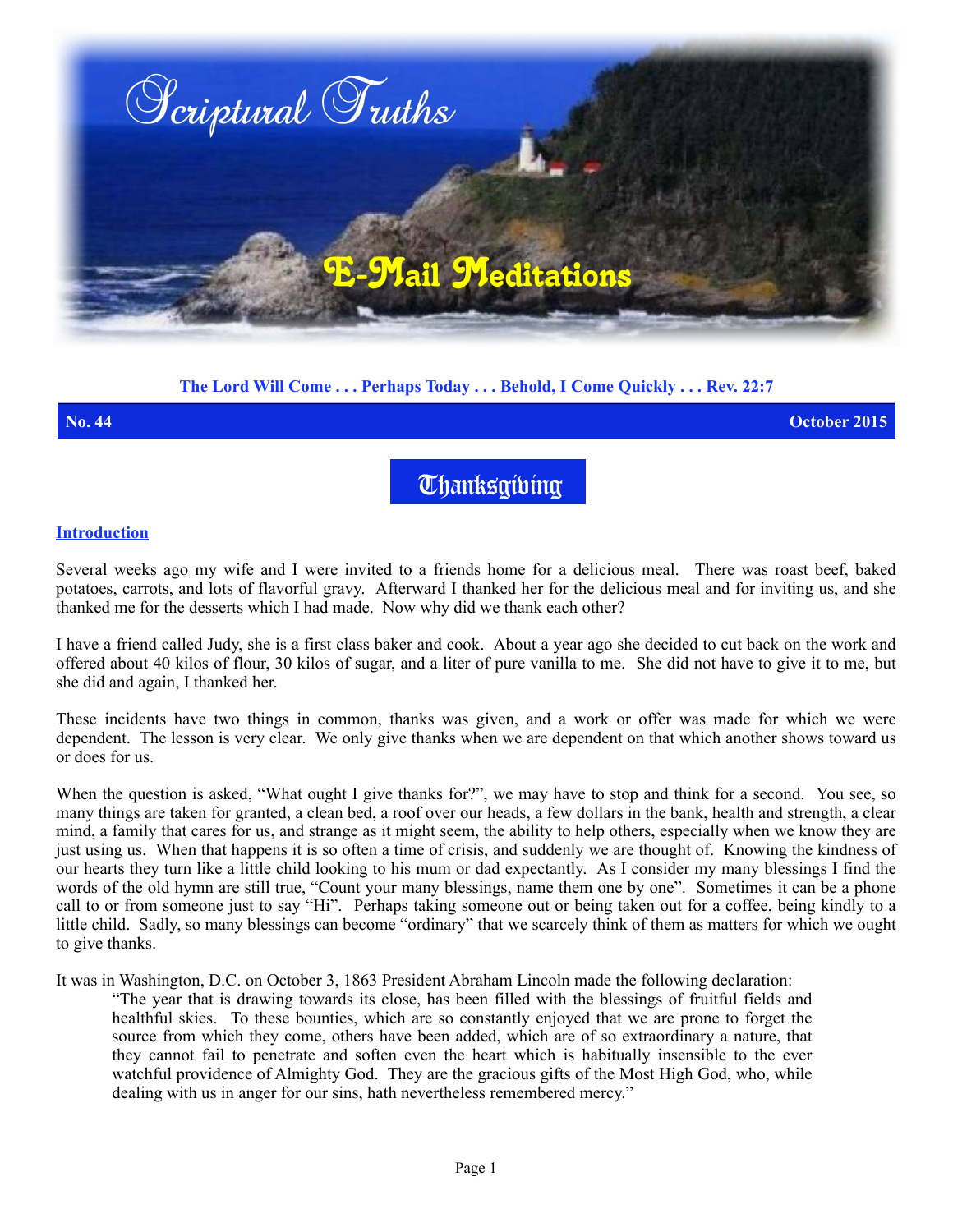Sadly, we have forgotten that: "Every good gift and every perfect gift is from above, and cometh down from the Father of lights" (James 1:17). Like insolent children who think they are the center of the universe, we take these blessings and ofttimes ignore and fail to give God thanks for His bounteous blessings upon us.

## **Thankfulness in Romans**

When Paul began to write the Epistle to the Romans, he quickly recorded the steady downfall of man in depravity and the response of God toward man's insolence. In reading the passage, the first major sin is the depriving of God His due glorification and the result is, "neither were thankful" (Romans 1:21). It was not some hideous sin such as overt violence or murder, it was "unthankfulness". They refused to accept the following facts:

i) We live in a world where many of the professed intelligentsia deny the existence of God. There is little value in pointing out the evidences which abound on every hand because as the proverb states:

> *"Convince a man against his will, He'll hold the same opinion still"*

God is too big, too intimidating for man to grasp. To be held accountable to such an one is frightening for He knows every thought of every human of all time, and with a brain and intelligence which never confuses issues, He will judge each individual. There is no real hiding from Him so man devises a way to, by satanic infusion of thought, deny His existence. The fact is, a person can only deny that which is real or factual. No one ever denies there is an Easter bunny or Santa because they are not real. There is no such a thing as an atheist because by His denial of God for it indicates that he knows God is. Only a fool would spend time and energies fighting against a fable. It is interesting that scientific men such as Nicholas Copernicus, Johannes Kepler, Michael Faraday, Albert Einstein, Galileo Galilei, Rene Descartes, Isaac Newton, Robert Boyle, Michael Faraday, Gregor Mendel, William Thomas Kelvin, Max Planck, Albert Einstein, and Allan Sandage all believed God is. Add too this, great poets, writers, artists and philosophers: William Shakespeare, Lord Byron, Charles Dickens, Goethe, John Stuart Mill, J. R. Tolkien, Bach, Handel, Leonardo Da Vinci, Beethoven, C. S. Lewis, Michelangelo, Rembrandt, and Mozart.

- ii) I believe God is because I have seen His handiwork in the wonders of creation from which man learns and cannot copy. Man learnt to make aircraft wings as they are by studying the flight of birds! Bats have a sensor system that far excels anything man can produce. The greatest computer man can make cannot function with the perfection of the human brain.
- iii) Does God exist? The evidence abounds with it and only a fool lives in denial of that fact.
- b) God gives
	- i) When in Eden, Satan intimated that God was a stingy God who held humanity back from their full potential. He insinuated that if God really loved he would give whatever was needed to enable man to be all that he could be, but by not allowing man to eat of a certain tree, he did not want to be a full success. He indicated that true happiness and freedom only came from disobeying God and by taking the forbidden fruit. Foolishly, man took the fruit and at that moment became a slave to sin. He lost his freedom and harmony with others, becoming a self centered being who blamed others for his own wrong doings.

I am thankful that God gives.

- a) He gives man the privileged opportunity to be brought back into full harmony and fellowship with Himself. The holy apostle wrote: "God is love" (1 John 4:8, 16) and gives abundantly. All one has to do is read of the adjectives connected with his kindnesses. For instance, apart from the "much more's" of Romans 5:9, 10, 15, 16 , 17, 20) we read:
	- i) Regarding wisdom: "He giveth to all men liberally" (James 1:5).
	- ii) To undeserving sinners He offers: "The exceeding riches of His grace" (Ephesians 2:7)
	- iii) When an individual ceases from their own doings and accepts His offer of salvation, He gives, "life abundantly" (John 10:10) and "exceeding great and precious promises" (2 Peter 1:4).
- b) There can be no questioning that the greatest gift God ever gave was that of His beloved Son. God held nothing back. He gave such an outstanding gift that the Holy Spirit caused it to be written: "For God so loved the world, that he gave his only begotten Son, that whosoever believeth in him should not perish, but have everlasting life" (John 3:16). The old hymn says:

a) God is: